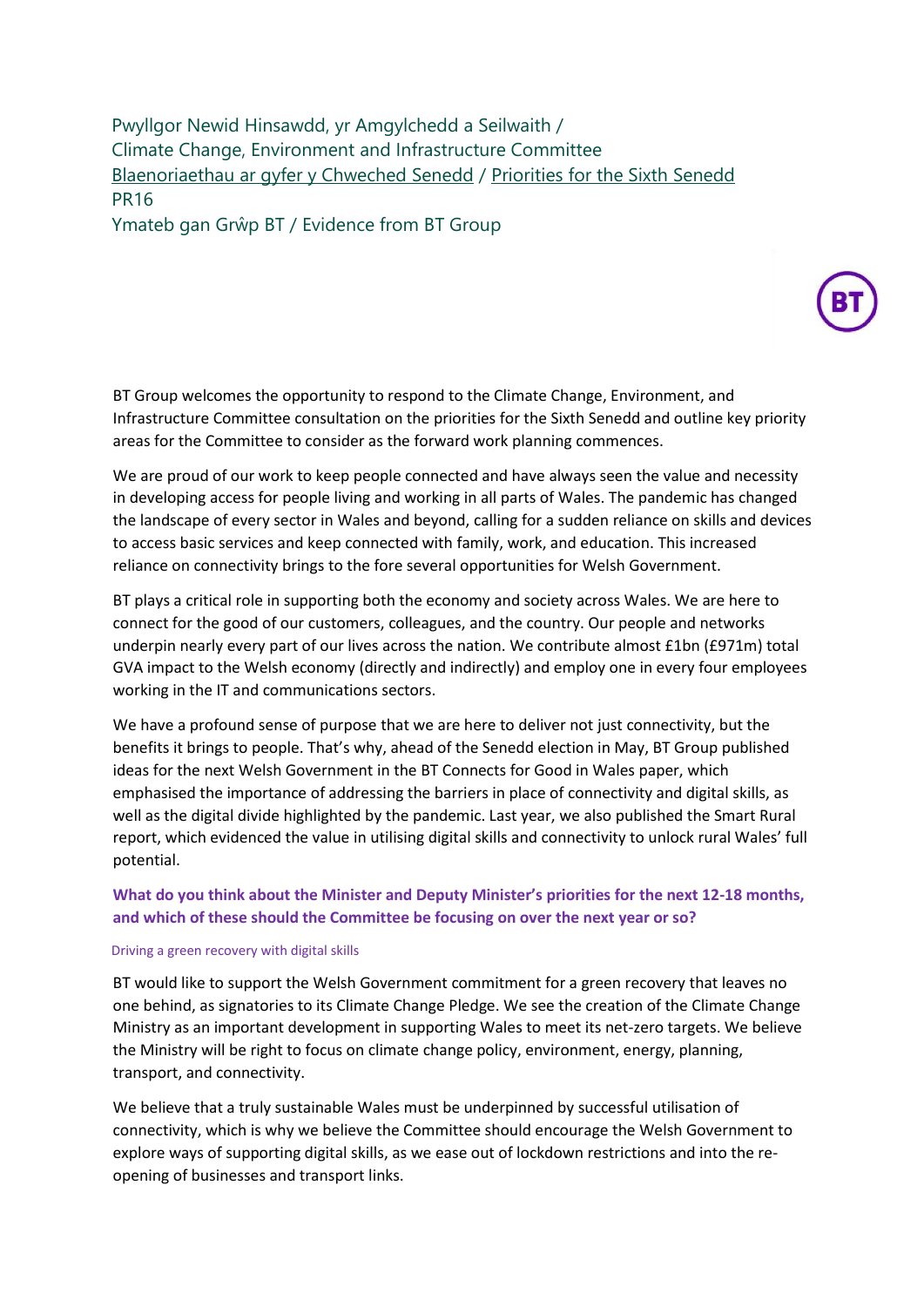

Before the pandemic, Wales was already heading towards an increased reliance on technology in the workplace. The impact of the pandemic has meant that this reliance on technology has increased in the home too, with people using technology to keep in touch with family, access education and health resources at unprecedented rates.

Because of this increased reliance on technology, we believe a green recovery is not possible without addressing the digital divide and upskilling the nation. We have worked to increase digital skills through the Skills for Tomorrow and Work Ready Programme schemes, as well as practical support for small businesses. However, we believe that tackling digital inclusion across all communities must be a priority of the Welsh Government if Wales is to compete in a new digital economy. Research by the Office for National Statistics found that Wales has the lowest proportion of people with all five basic digital skills, and the highest proportion of those with none.

BT has called on the Welsh Government to support small businesses and job seekers to develop the digital skills they need through targeted initiatives to thrive in the current challenging economic environment. In our view, the Committee should explore what more can be done to support the development of digital skills in Wales, as connectivity is poised to help businesses and those living in Wales cut emissions with flexible working, making the economy work for people in a sustainable and inclusive way.  $1$ 

## Connecting Wales to a green future

We believe an important aspect of meeting Wales' carbon targets and building a sustainable Wales is future-proofing Wales' digital connectivity through full fibre roll-out and mobile coverage, which underpins the development of digital skills. We hope the work of the Committee will recognise the long-term value of fully connecting Wales to achieving net zero and take steps to support this process, continuing the work from previous terms.

The pandemic has advanced our reliance on digital connectivity in an unprecedented manner. Never have people needed so quickly to reply on digital connectivity to access basic services, work, and education. Even beyond the pandemic, the Welsh Government has set an aim for 30% of the Welsh workforce to work remotely, highlighting the need to accelerate the roll-out of ultrafast fibre broadband to all parts of the country.

Supporting the full fibre roll out in Wales is more than economically essential, it will also allow more workers, students, and families to miss the commute and do more from home, reducing vehicle emissions and shrinking our carbon footprint.

To support the roll out of full fibre, BT is spending £15bn to reach 25 million homes in the UK by the 2026. At the same time, BT has called on Welsh Government to address the barriers in place of the full fibre roll out in Wales to accelerate the roll-out and is pleased to see the establishment of a barrier busting task force to look at this. Should the Committee choose to explore this issue, our calls include reforms to permits and planning rules for laying fibre and mobile sites covering wayleaves and access to land, changes to business rates and support for the successful deployment of workforce to support the roll out.

In terms of mobile connectivity, 4G mobile coverage continues to grow in Wales, with EE now covering 83% of the nation, more than any other network. We're committed to improving the digital infrastructure of Wales, which includes continuing to extend coverage to increasingly rural areas and growing our 5G networks. Through EE, we plan to offer 5G anywhere in the UK by 2028 and will be

<sup>1</sup> https://gov.wales/review-digital-innovation-final-report